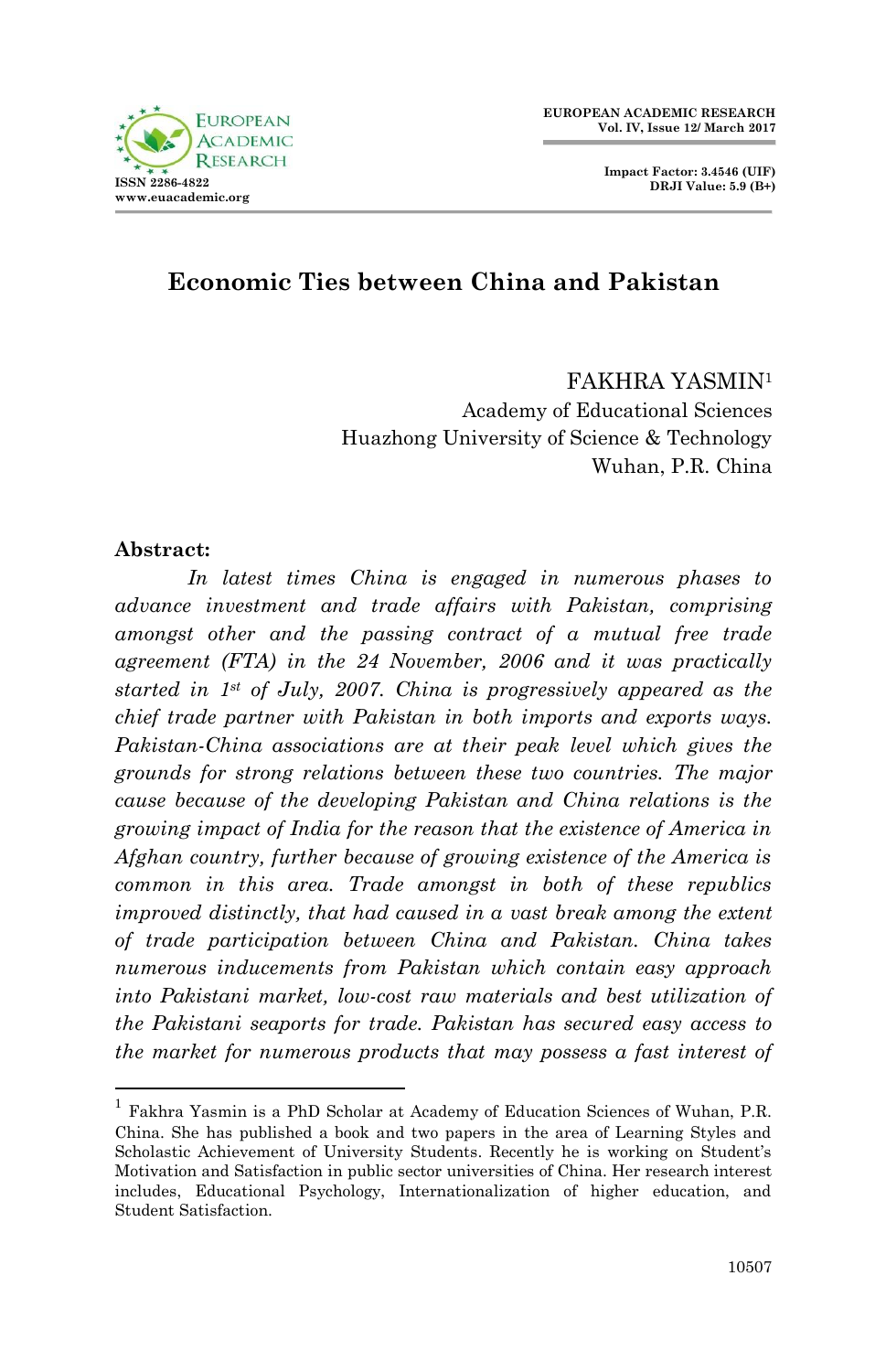*exports. The existent report inspects trade and speculation ties among China and Pakistan and evaluates causes that directed to the developing existence of China in Pakistan.* 

**Key words**: Trade Affairs, FTA, CPEC, Gwadar Port, Economic Corridor

## **1. INTRODUCTION**

Pakistan and China advanced their strong mutual economic and trade relations from past decades. The bilateral relations in trade among these two countries had started in 1963 by signing the mutual agreement on long term trade relation (Sial, 2014). The economy of China is growing fast from last three decades and the average growth of income is nine percent per annum (Muhammad Shahbaz, Saleheen Khan, Mohammad Iqbal Tahir, 2013). From last few decades, China had taken numerous paces and enterprises to advance its trade and speculation associations through Pakistan. China and Pakistan had contracted a Free Trade Agreement in 2006, a memo of empathetic, a mutual asset of agreement and numerous contracts to upturn trade and investment (Aneja, 2006). According to Kumar (2006) china has given numerous inducements by Pakistan that contain entrance into Pakistani marketplace, low-cost raw tools and utilization of Pakistan"s seaports for trade. In an outcome, Pakistan enlarged its contact to markets of China by privileged dealing according to the Free Trade Agreement and become nearer for the sake of attracting a pivot in this area that definitely chief to important transfer returns. The nearer and powerful affiliation among China and Pakistan is also facilitated Chinese to figure "trade and energy corridor" from Pakistan.

Pakistan as being the solitary state in the region of South Asia in which trade with China and Pakistan is mutually expands in terms of both import and export. It is more than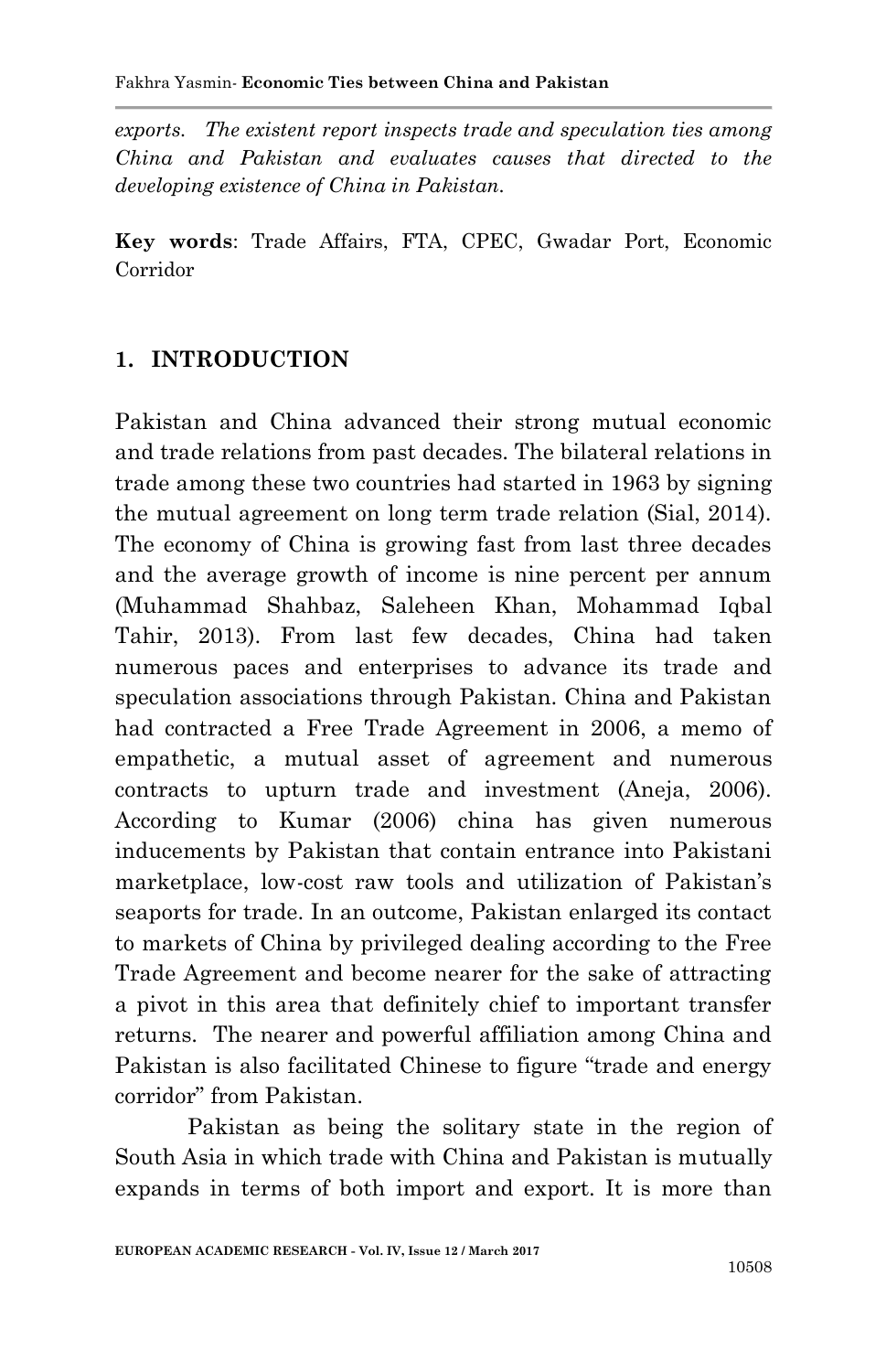trade with the India in this region. From the year of 2000, the export from China to Pakistan have enhanced, it is estimated that export from India were 1% of the total export to Pakistan in the year 1992 and improved to 6.2% in the year of 2007, whereas exports from China augmented from 9% in the year of 1992 to 23% of total exports in 2007. The loud exports increase of China is partly because of speeding up the economic collaboration with Pakistan from the year 2000. Additional squirt in economic and trade associations among China and Pakistan had transpired from the year 2006 causing the prosperous accomplishment of the FTA. In perspective of trade among India and Pakistan is improved from the year 2002, although the trade level is considerably lesser matched to trading amongst China and Pakistan (Sahoo & Nataraj, 2008). As per the available statistics by economic survey of Pakistan 2013 and 2014, the rate of trading among China and Pakistan has been improved from 4.1 billion US dollars in 2006 and 2007, it represents 124% of increase. Though, the increase of 1% is observed through this time period in the exports of China to Pakistan, while exports of Pakistan was improved by 400% from 600 million dollars by the year 2006 and 2007 to 2.6 billion dollars by 2012 and 2013. It is therefore, the share of China in the total exports of Pakistan has been progressively increased from 4% by the year 2008 and 2009 to 10% by the financial year of 2013 and 2014 (Sial, 2014).

Generally, Chinese Government have a major partnership with Pakistani Government in the aspect of atomic and energy projectile equipment, however newly, it seems a move between the associations. The research indicates that the economic progress is directly influenced by production and energy utilization (Shahbaz, 2012; Shahbaz & Lean, 2012). China is very influential in the energy sector of the world due to the energy utilization and production as well. The energy production rate of China is noticeably high in the energy market of the world. Moreover, it is rated as the second major country in consumption of oil after America. China is known as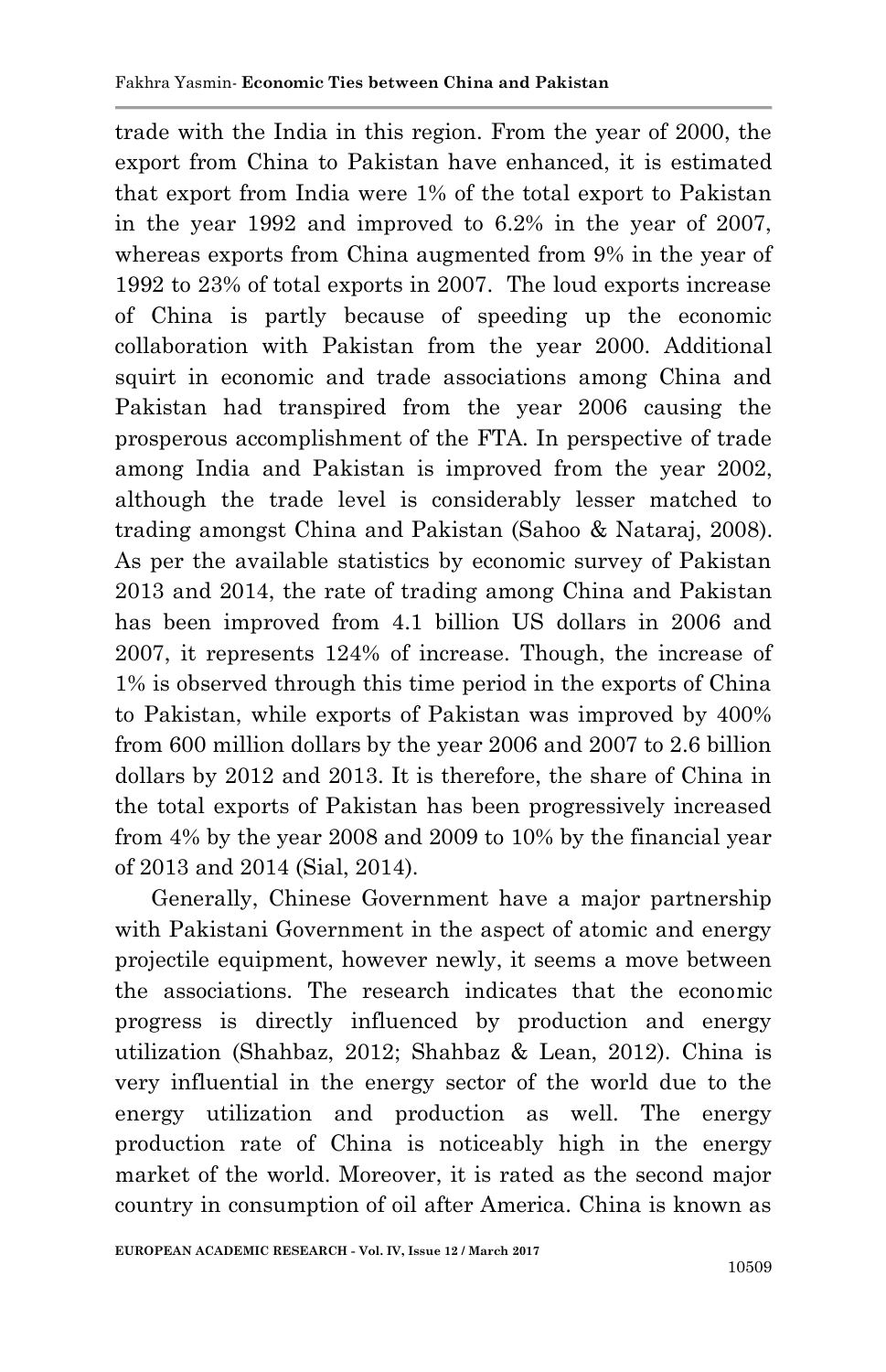the world"s largest producer and consumer of coal (Wang, Wang, Zhou, Zhu, Lu, 2011). Including cooperation in governmental and security obverse, main aims of the soothing and nearer relationship, is to cherish and reinforce economic ties amongst these countries, furthermore, for welfare of these two countries in this area. However, monetary dealings have pace to be at its maximum level, armed collaboration among both republics exist on the highest aspect, because of the tactical position of Pakistani territory is the main cause of attention for China. Both Republics associations have their peak interest in giving the basis of communications among them. Now in recent ages, Pakistanis and Chinese Governments has established clearly revelation for financial dealings built upon common interchange of the concepts and meetings between these two countries (Memon, 2009).

# **2. TRADE STRUCTURE PLUS EXCHANGE WISE EXPLORATIONS**

The financial reforms between China and Pakistan was introduced correspondingly in 1978 and 1990 and these countries succeeded in managing the fair and good level of economic growth (Jalil & Ma, 2008). The CPEC has estimated to reinforce the economic and trade support among these countries. The empirical studies have found the statistically significant and positive effect of imports and exports on the growth of economy. The literature on economic growth put emphasis on the significance of financial growth on the prosperity of economy (Tiezzi, 2014; Hye, 2012; Ashraf, 2009). Export in different products is greater between China and Pakistan. However, it reflects that Pakistan blocked various products and endorsed importations on native mandate and requisites. Though, relative benefits don"t continually designate the triumph of China distributes to these products in Pakistani market. Some vital exchange areas are mentioned below: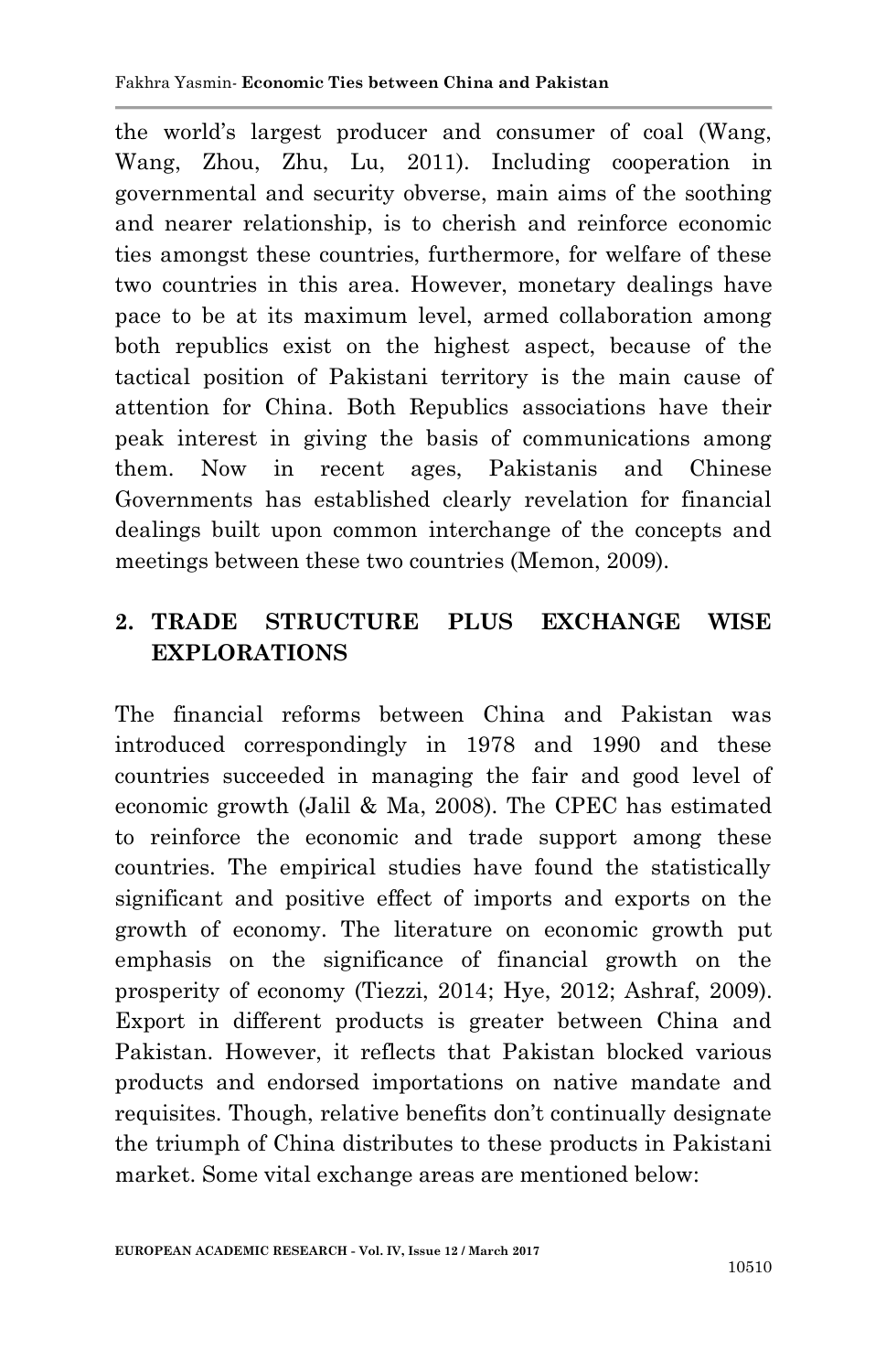- $\geq$  One of the most essential stuffs of Chinese export to Pakistan are apparatus and machines that is mainly from textile industries. These sets are comprised approximately 51% export accepted from China to Pakistan. Equipment and machines sustained the high rank whereas fabrics traded as well as compound artifacts found in the second level in the year 2007.
- Chinese transfer to Pakistani markets as arranged foodstuff trade which is normally natural, for example, cane and chemical clean white-sugar, hard filtrate etc. It is the image of variety in manufacturing of sugar and within the native marketplace that resultant in varied variations in importation requests.
- Export of soya-bean oil, its sections and petroleum oils without crude have significantly in high demand articles from this Pakistani production industry. The exports of China in these goods cluster mainly in necessary items especially the items that included in the class of food, iron ores, and petroleum oils. Pakistan import these vital items from China. Furthermore, China do not export such products which are already exported by India to Pakistan.
- $\triangleright$  A huge number of textiles, which make up a chief export industry for China, was added to the encouraging list of Pakistan after the year 2006. Textile industry is the most essential exports for Pakistan, estimated that almost 68% of total export by the year of 2007, and generally contains ready-made garments, carpets, blankets, awnings and cotton textile exports. Chinese textile export is mainly consisted upon cotton textiles, particularly cotton fabrics in huge numbers are one of the most important imports from the Pakistani textile industries. Consequently, China is observed as become the most essential Pakistan"s business companion. China has organized this industry very efficiently due to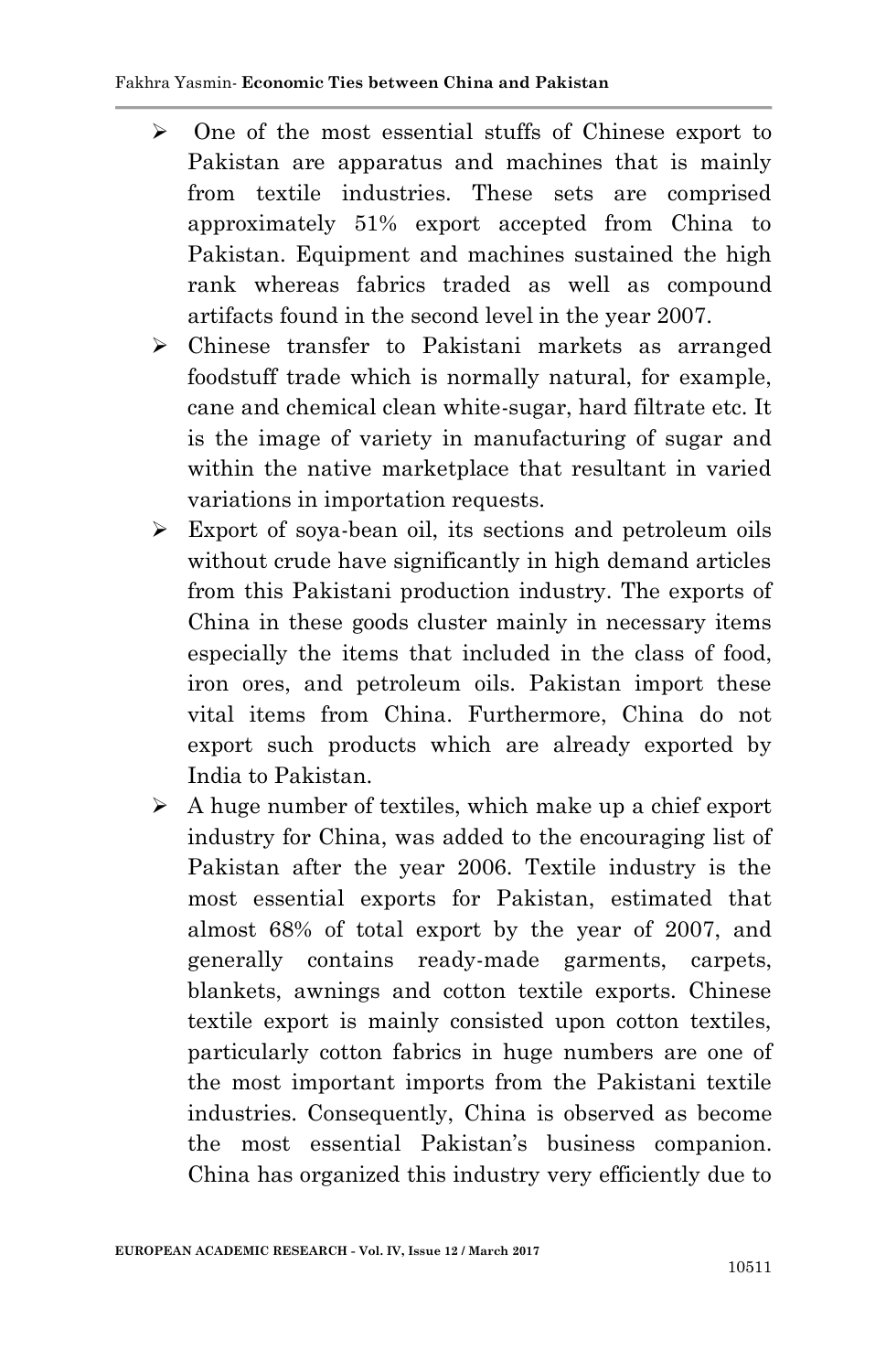the affordable rates and because of easy approach to the Pakistani marketplaces.

- $\triangleright$  Machinery is topmost exportation by China to Pakistani market which is electricity apparatus, tools, shares and atomic devices, tanks that made for the whole equipment and power-driven machine business. The equipment transfers and motorized machines included 32% weightage of Chinese exportations in Pakistani market in the year 2007. It is the main industry in which China adores a worldwide relative benefit. The chief mechanisms for exportation in present commerce for Pakistan in the year 2007 were electric telephones, fax and telegraphic machines, apparatus of transmission for television and radio, electric generating sets and air vacuum pumps compressors. China is a larger supplier of these essential items of demand in Pakistan.
- $\triangleright$  Chemical products are additionally important items trade in Pakistan which is substance manures. Especially, Chinese Government delivered 36% of the total exports to Pakistan of this product. The China has enhanced its performance in the concerned industry mainly due to the non-tariff fences are applied on the exports of India through Pakistan.
- $\triangleright$  The main essential in demand product for Pakistani market is petroleum oil, etc. This is another industry in which China has advanced world market. China exports are working fine in Pakistan because there economical rates in this industry and Pakistan is gradually increasing the number of products from Mineral. This product industry is in succeeding progressive list.
- $\triangleright$  Chinese exports in the metal and article industry show has based on iron and steel articles category. China distributes in the industry level on a whole classifications are significantly higher. For instance, China export of iron and steel articles in the year 2007 assessed as about to 58% of worldwide exports to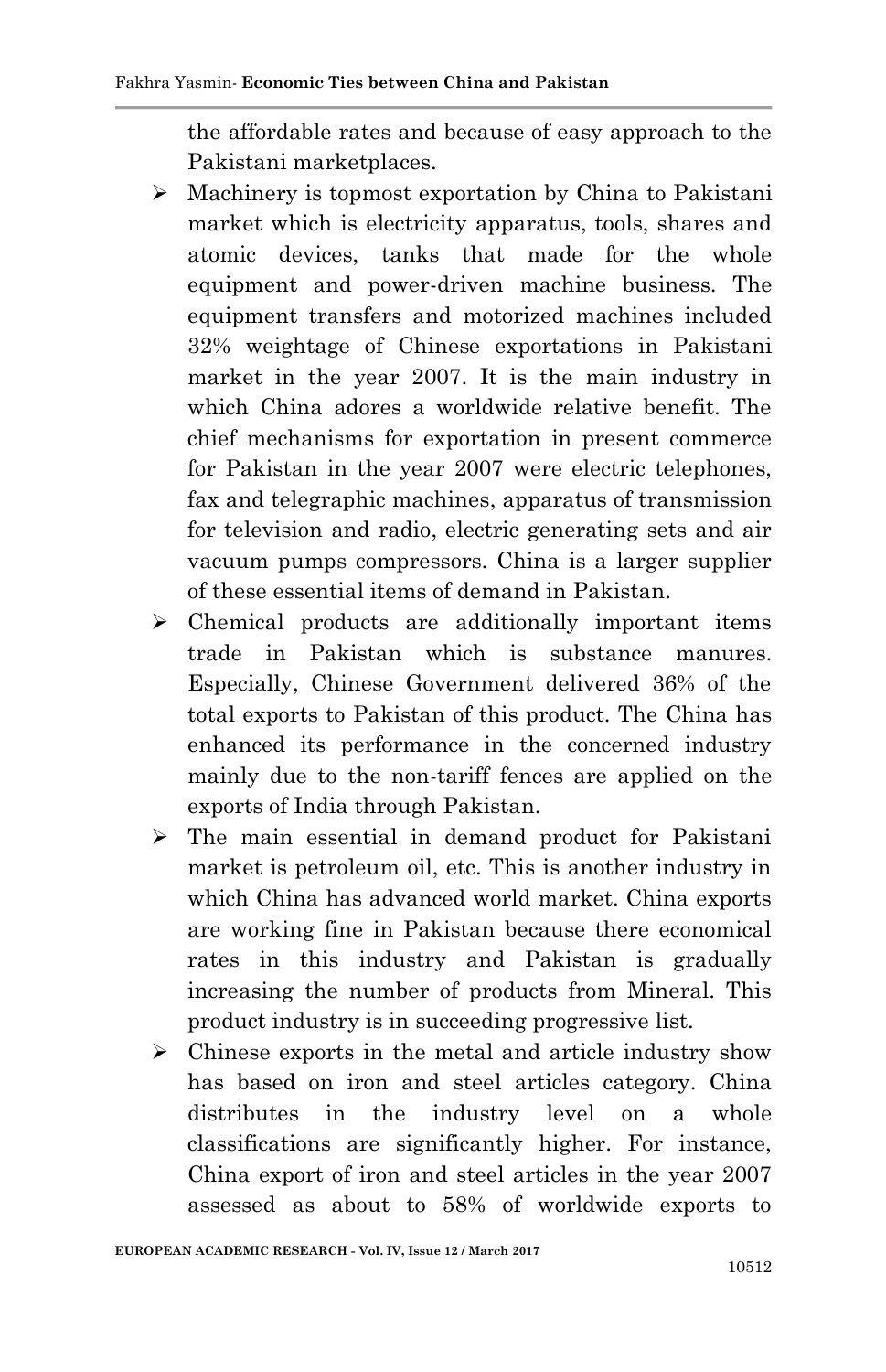Pakistan in this main industry. The insertion of these articles in the year 2006 had heightened the Chinese export products to Pakistan in recent times. It is estimated that the gap among other countries and the export products of China in this category will be decreased in the coming years.

 $\triangleright$  In respect of trade balancing, Chinese exports are more according to the demand in Pakistan than any other country exports. It is not just only Chinese trade more well-suited to Pakistani demands, as well as China"s exports are widened from the year 2006. The main reason behind this seems that the FTA among both countries that prepared China"s exports the easiest way of corresponding to import demands of Pakistan. In respect to these products being transferred from Pakistan to China, the similar trade complementary guides have greater in perspective of China as a terminus. It seems that China is the most reachable terminus for significant export items of Pakistan rather than any other country in the world.

# **3. MAIN FACTORS AFFECTING HIGH CHINA-PAKISTAN TRADE**

According to Malhotra (2009) the main imperative industries in which China grasps leading positions in the Pakistani market relate to machinery, mechanical appliances, textiles and articles. In machinery and mechanical machine industry, China leads the market of Pakistan in two products, named as machinery and mechanical appliances. In the meantime, the export of India in these merchandises are insignificant. Comparatively, in the China-Pakistan tariff discounts are given mutually to the both countries for the purpose of exports. The main factors that affecting achievement of Chinese exports in Pakistan are discussed below.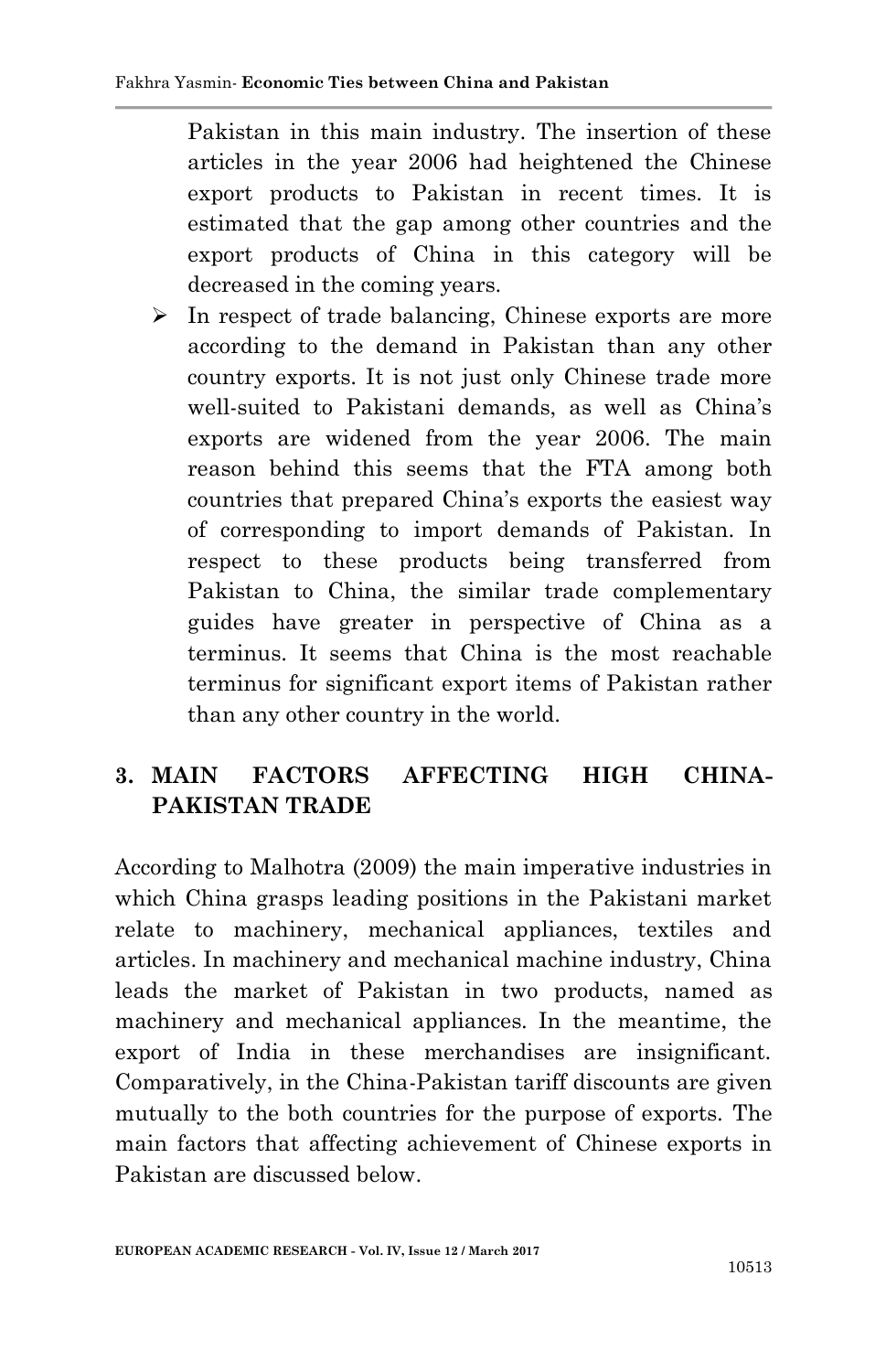- $\triangleright$  First of all, the Pakistani Government is spreading a serving mechanism in every conceivable way by subsidiary Chinese business deeds and trade. Furthermore, the dealers of China have no visa issues and antipathy in Pakistan as compare to the dealers of India.
- $\triangleright$  Another important factor is the trade of China with Pakistan, mainly exports, have no fences in Pakistan from recent times, mainly after the execution of the China-Pakistan FTA. China is working fine in Pakistan as the rates are nearly zero in maximum of the transfers from China.
- $\triangleright$  One more important factor is that China is acting sound in the textile industry because it adores the frugalities of scale and price cheapness. So it is effective in Pakistan due to its cheap price and shortage of participants.
- Mainly, China considers it relaxed to do trade and invest in Pakistan because the obliging approach of Pakistani people. Additionally, China encourage the Pakistani business houses to contribute in their expositions and more comprehensive evidences about the Chinese products which is accessible in Pakistan, serving to increase Chinese imports (Taneja, 2007).

# **4. INVESTMENT IN PAKISTAN**

China and Pakistan contracted a mutual investment agreement in February 1989. The main cause for Chinese attention in Pakistan is the trade and energy access strip from the Gwadar (in the province of Balochistan) port of Pakistan to the western regions of China. Pakistan and China has proclaimed their plans in 2013 to build an economic corridor specifically by connecting the Kashger with Chinese autonomous region named Xinjiang Uygur by the Pakistan's southwestern Gwadar port (Ranjan, 2015). After the completion of this project, Pakistan is expected to become a most effervescent hub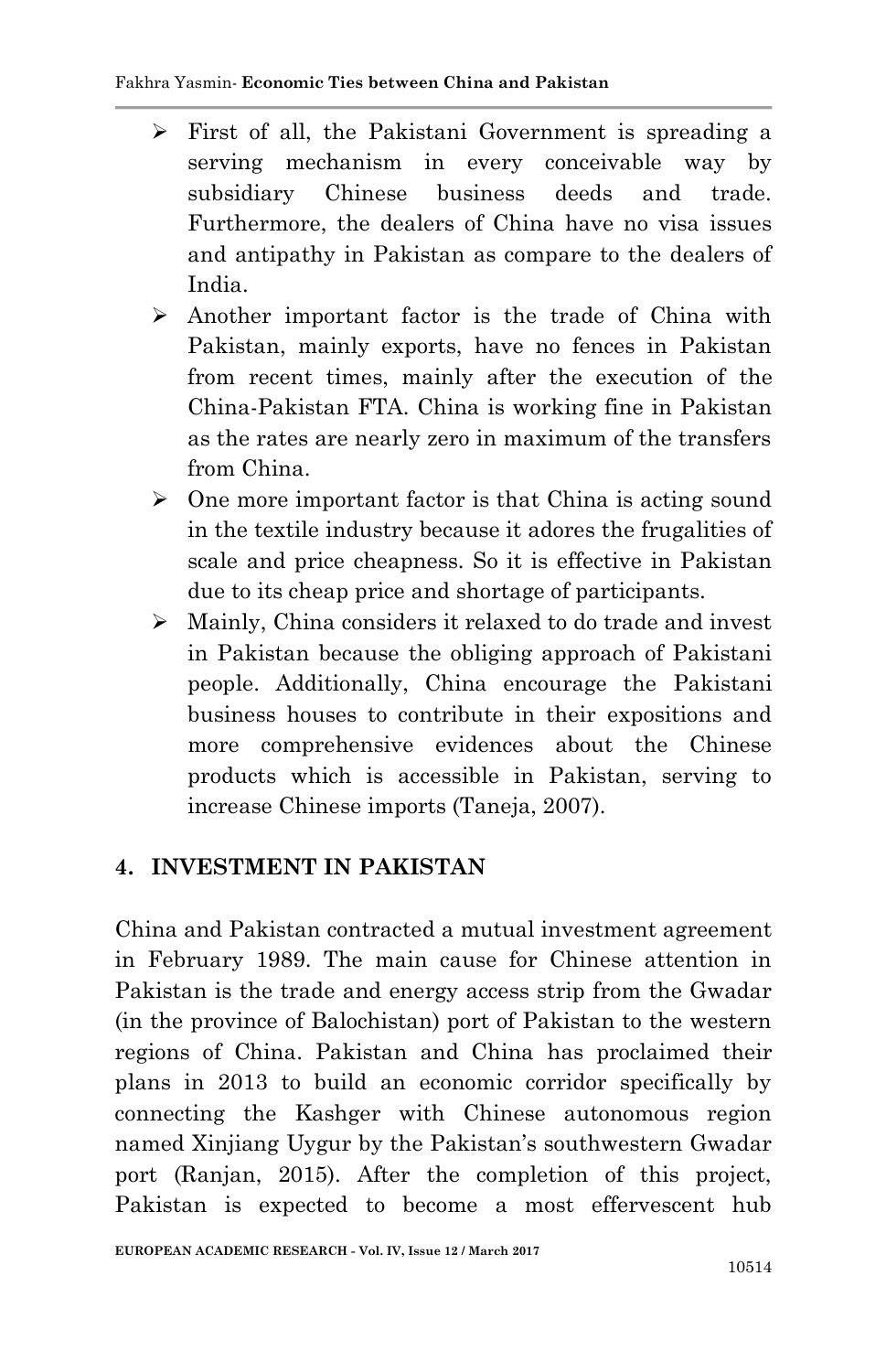business activities amongst the Central Asian states, Gulf, China and Afghanistan. Therefore, the technical support of china is about 450 workforces as well as 80% contribution in funds for the port construction. Whereas, China and Pakistan have strongly believed that the Gwadar port will be delivered the largest military and economic profits. Gwadar has an essential place in usefulness of economic corridor between the Pakistan and China as it will become challenging for China to perceive the expected corridor as its important corridor of energy without the full functioning of port (Chowdhury, 2014). Gwadar offers a very short route rather than the present 12,900km route so it will ensure the energy security of China.

Pakistan offers the straight conceivable route from Gwadar through the Karakoram highway to the western regions of China. Pakistan in turn will earn transit profits. One more project is the Karakoram highway that is planned to extent about 90 kilometers. China sustained this project with backing up and by giving technical support for the Gwadar profound sea project which was started in the year of 2002. The port has two main economic gains as firstly, it will offer a maximum stable approach to the ports of Gulf as Gwadar port holds a strategic location to work as the main shipping point of the region. Secondly, the Gwadar port will be able to offer the ease in approaching the warm water of Arabian Sea to Chinese autonomous region Xinjiang, Afghanistan and Central Asia and will be considered as the shortest direct route among Arabian Sea and Central Asia. Pakistan has also been attracted the significant investment for the development of its relatively poor Baluchistan province (Haider, 2005).

Additionally, one great project in Pakistan sustained by Chinese speculation is the Chashma Nuclear Power Plant in the year 2004 to 2005. China and Pakistan also propelled an equivalent joint endeavors in July, 2007 namely the Pak-China Investment Company Limited (PCICL) with backing up from the Government of Pakistan and Government of China to start financially feasible schemes and ease to Chinese investment in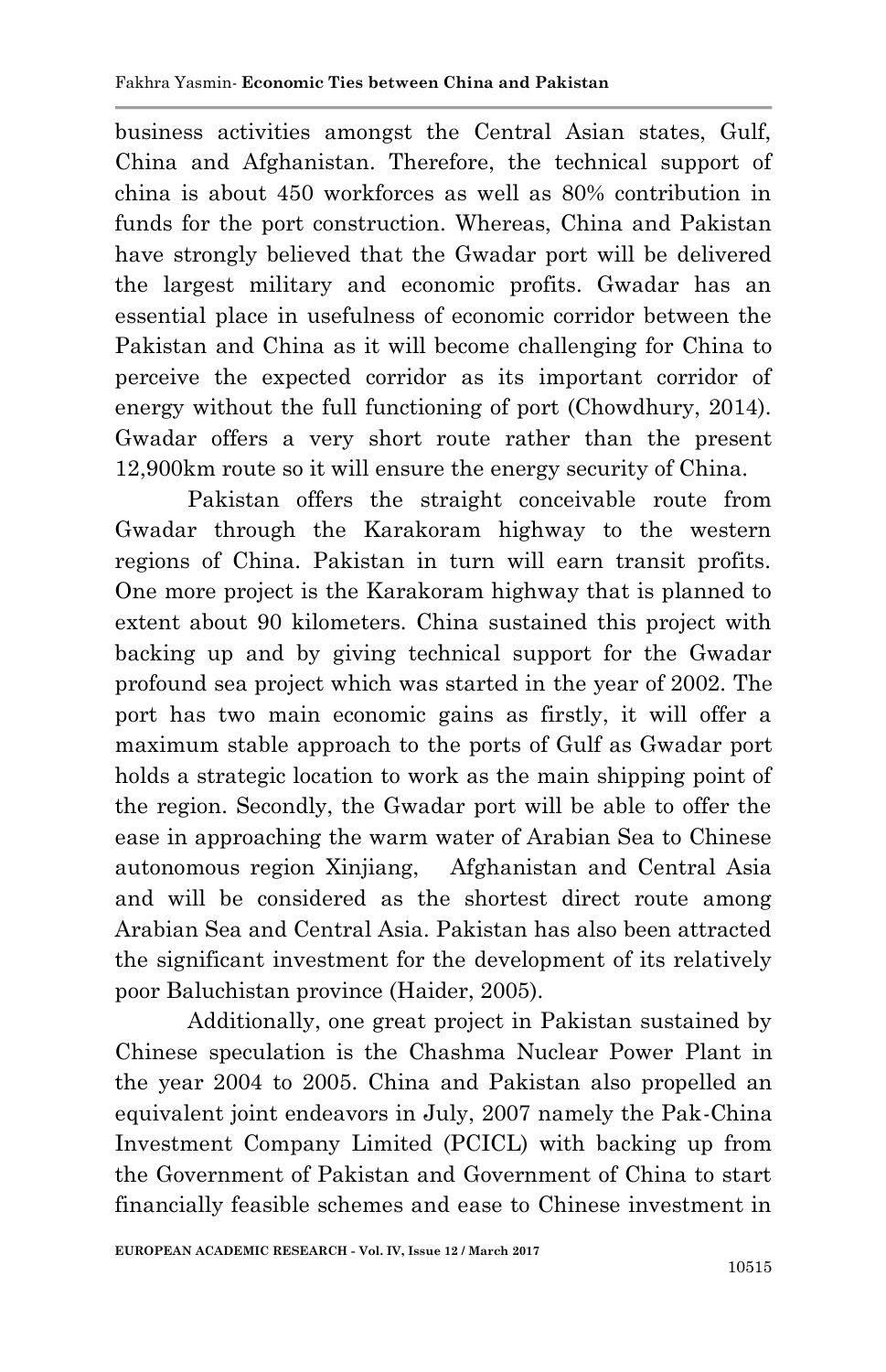Pakistan (Rahman, 2011). Likewise, the report of Five Year Development Program on Trade and Economic Cooperation (2006) among Pakistan and China comprises a list of precedence plans that have cooperatively started (public and private sectors). China has gradually been supporter with relief and support in answer to the natural calamities that have demolished property. Exterior responsibility from China increased to \$568 million in the year of 2005 from \$53 million in the year of 1975.

# **5. CONCLUSION**

Pakistan is the solitary country in South Asia in which trade with China for both perspectives of exports and imports has superior than any other country during the period from 1992 to 2007. The smooth implementation of projects such as China-Pakistan Economic Corridor (CPEC) is very essential for the long term political solidity of Pakistan. The products that represent a relative benefit for China has considered for greater shares of the market in Pakistan. The most significant trades in which China leads in the Pakistani market are machinery, mechanical appliances, textiles and articles. The record vital industries which establish exports are chemical products, textiles and textile products and prepared foodstuff. Though, it is observed that vast variations in exports of these products reliant upon local demands in Pakistan. Correspondingly, the explosion of Five Year Development Program on Trade and Economic Cooperation (2006) among Pakistan and China comprises a list of precedence plans that have conjointly started. China is recently started ongoing help to Pakistan for developing the industries associated to hydro power generation and many other sectors. Generally, Chinese trade has extra well-matched with the demands of Pakistan and the transformation between the trades balancing directory with India so that Chinese exports are expanded from the year 2006. Trade among China and Pakistan has significantly higher and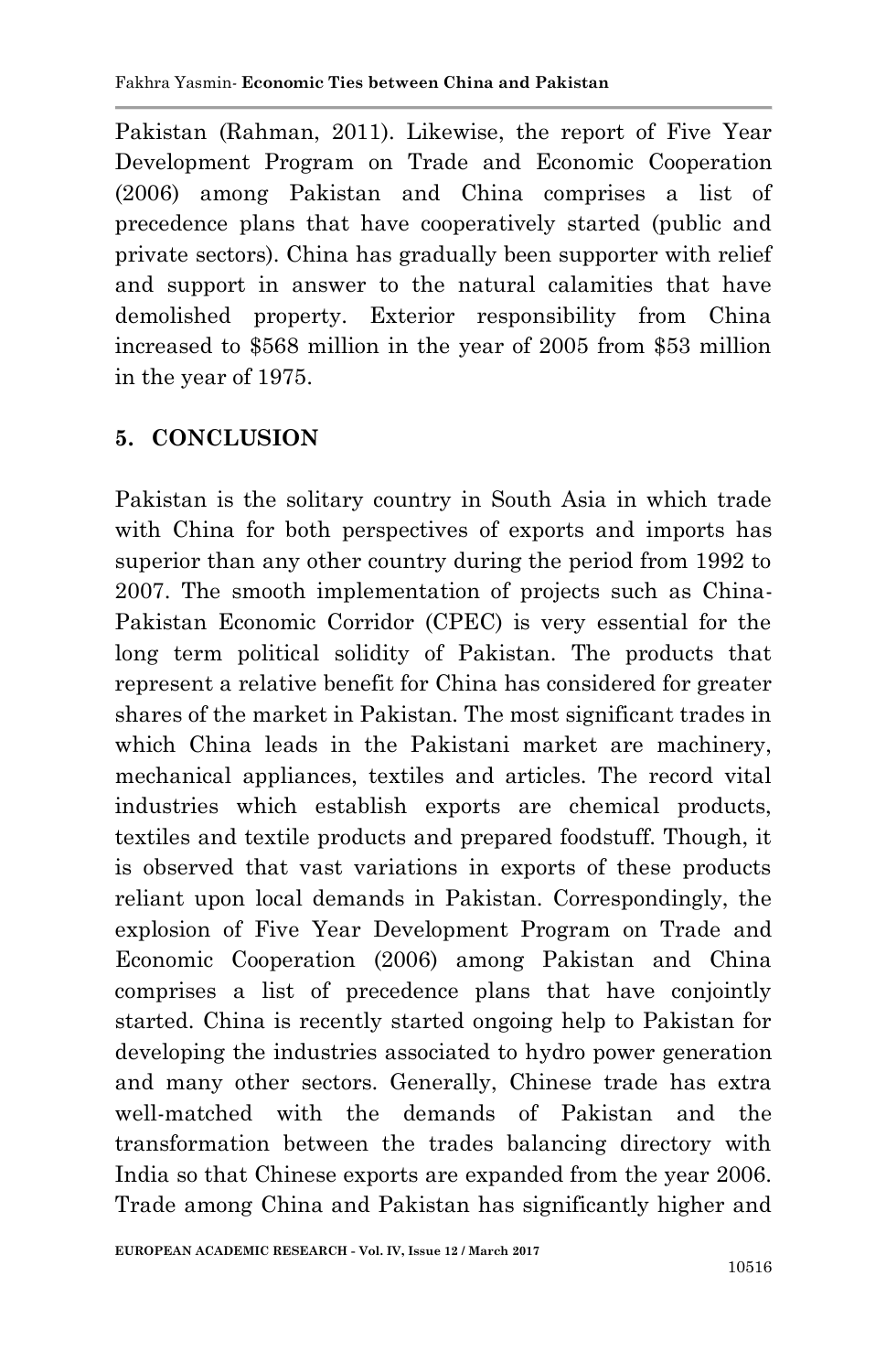it seems that it will continue advancing so rapidly after the application of the Free Trade Agreement (FTA). Furthermore, China is investing and gradually supporting Pakistan with relief. So China is expending the substantial investment policy in Pakistan.

#### **REFERENCES**

- 1. Ashraf, Sajjad. *India and Pakistan: The Economic Stand-off*. Institute of South Asian Studies, 2009.
- 2. Aneja, Urvashi. "Pakistan-China relations: recent developments." *Institute for Peace and Conflict Studies, IPCS Special Report* 26 (2006).
- 3. Chowdhury, D. R. "Pakistan happy to aid in China"s quest for land route to the west; India, not so much." *South China Morning Post* 19 (2013).
- 4. Haider, Ziad. "Baluchis, Beijing, and Pakistan's Gwadar Port." *Georgetown Journal of International Affairs* (2005): 95-103.
- 5. Muhammad Adnan Hye, Qazi. "Exports, imports and economic growth in China: an ARDL analysis." *Journal of Chinese Economic and Foreign Trade Studies* 5, no. 1 (2012): 42-55.
- 6. Jalil, Abdul, and Ying Ma. "Financial development and economic growth: time series evidence from Pakistan and China." *Journal of Economic Cooperation* 29, no. 2 (2008): 29-68.
- 7. Kumar, Atul. "China-Pakistan economic relations." *Institute of Peace and Conflict Studies, special report* 30 (2006).
- 8. Malhotra, Pia. "Enhancing Indo-Pak Trade Perspectives from India." *Issue Brief* 119 (2009).
- 9. Memon, N.A. "Pak-China economic and trade relations." *Pakistan Textile Journal*, (2009): 44-45.